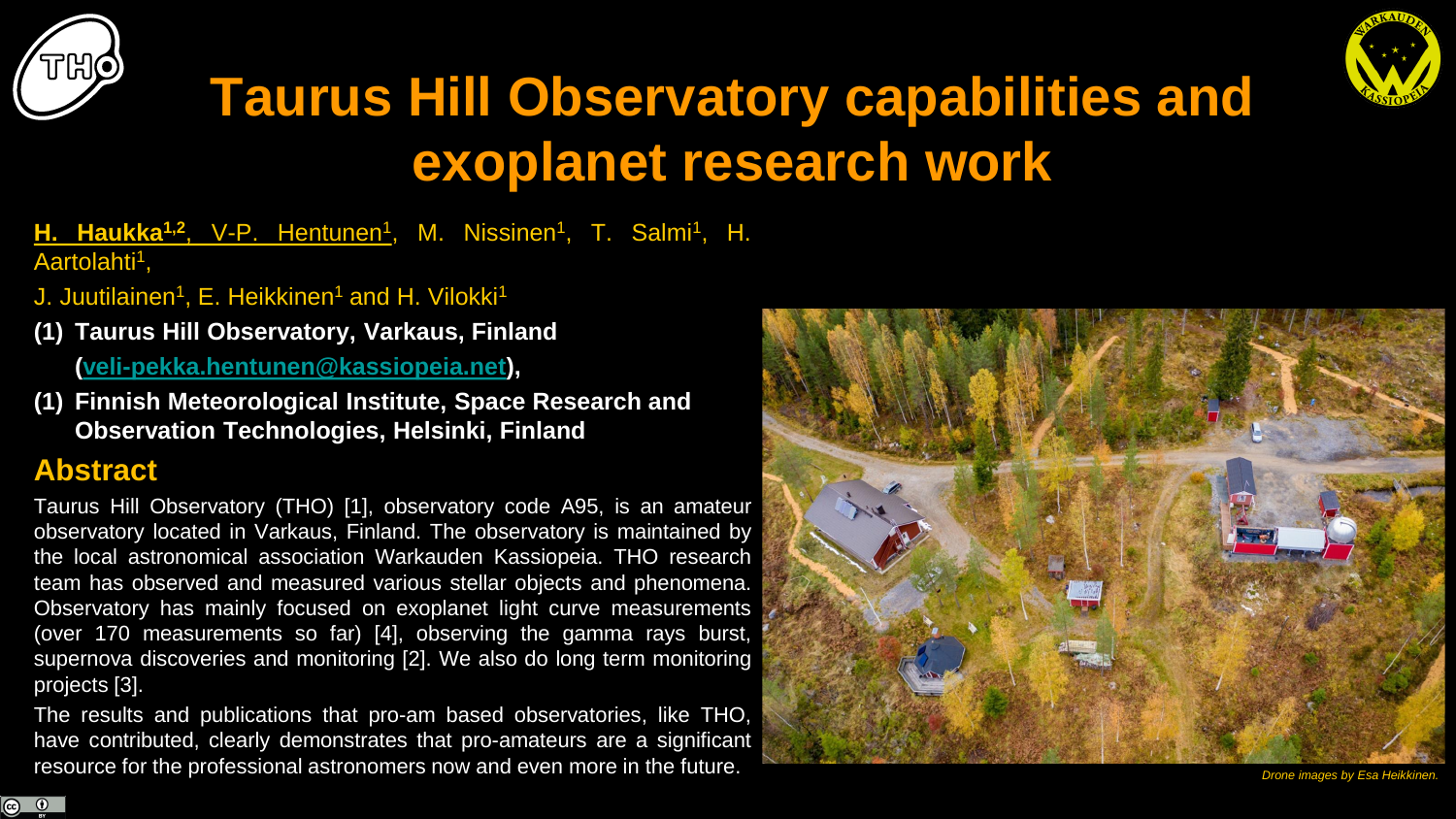

# **High Quality Measurements**



The quality of the telescopes and CCD-cameras has significantly developed in 20 years. Today it is possible for pro-am's to make high quality measurements with the precision that is scientifically valid. In THO we can measure exoplanet transits < 10 millimagnitude precision when the limiting magnitude of the observed object is 15 magnitudes. At very good conditions it is possible to detect as low as 1 to 2 millimagnitude variations in the light curve.

## Exoplanet Transit Observations in THO

To this date the team has measured over 70 different exoplanet light curves, some of them several times. Most of the transit measurements have been stored in the EDT (Exoplanet Transit Database) maintained by Variable Star and Exoplanet of Czech Astronomical Society.

Here are some examples of the exoplanet measurements from THO. In Figure 1 is the exoplanet measurement of the exoplanet WASP-10b. Here the the duration = 139.5 min ja depth 39.5 mmag.

Second example concerns measurement from HAT-P-12b observed on 1.9.2020 (Figure 2). Here the duration  $= 179.5$  min and depth  $= 12.8$  mmag.





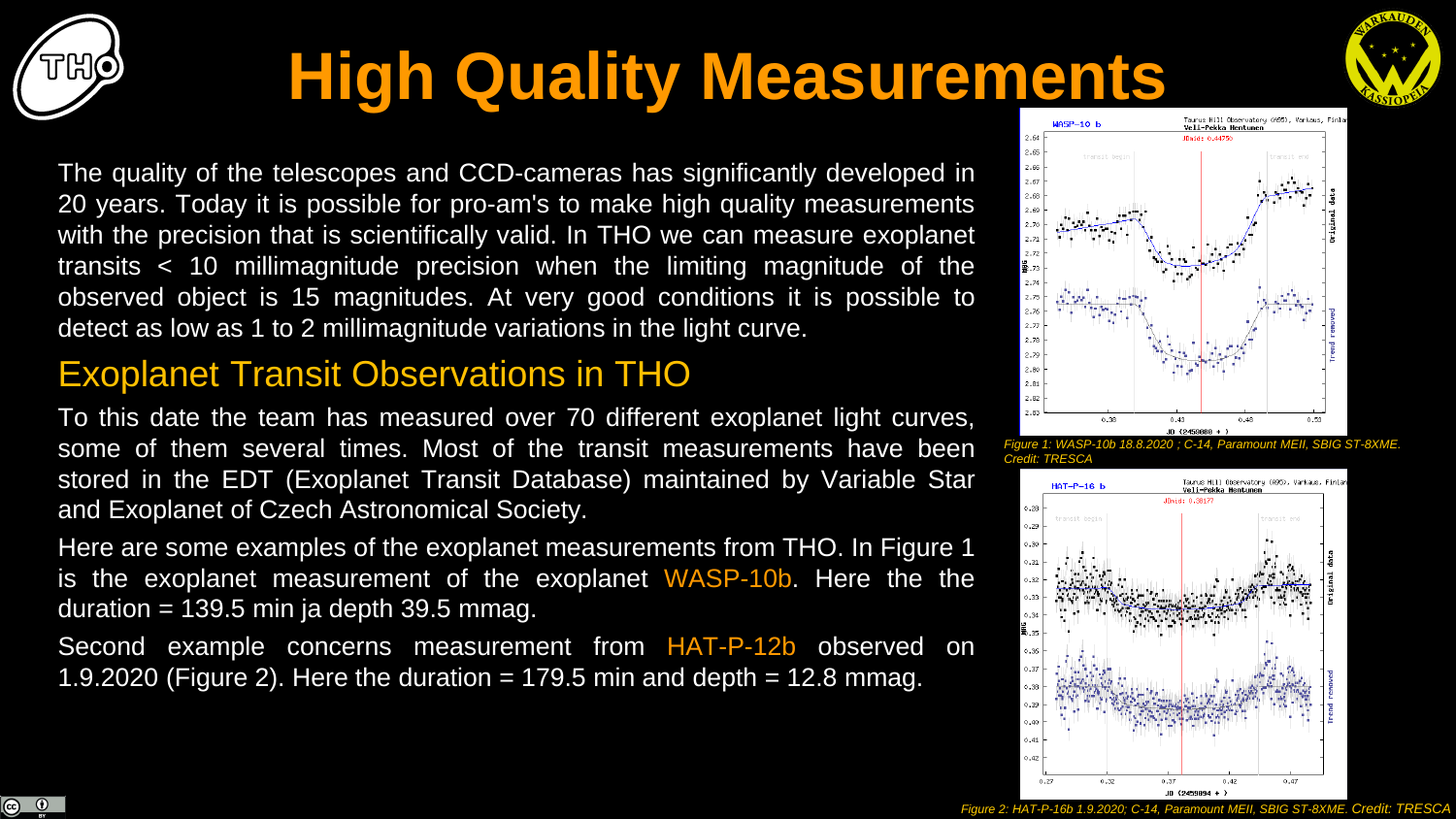KPS-1b

2459605 320

2,180

2,185

2,190

2,195

2.200 2,205

2,210

2,215

2,220

2459605,350

2459605.380

## **Examples - Recent exoplanet observations**

2459605.500

Three exoplanet observations from January 25-26, 2022.

First Qatar-1b, then KPS-1b and lastly HAT-P-36b. These transits occurred appropriately in succession, and almost all of the dark time was utilized from 18:00 to 7:00 (Finnish time).

2459605,410

2459605,440

2459605.470

#### 2459605 160 2459605.180 2459605.200 2459605.220 2459605.240 2459605.260 2459605.280 1.75 1,76 1,77 1.78 1,79 1.80





#### Oatar-1b

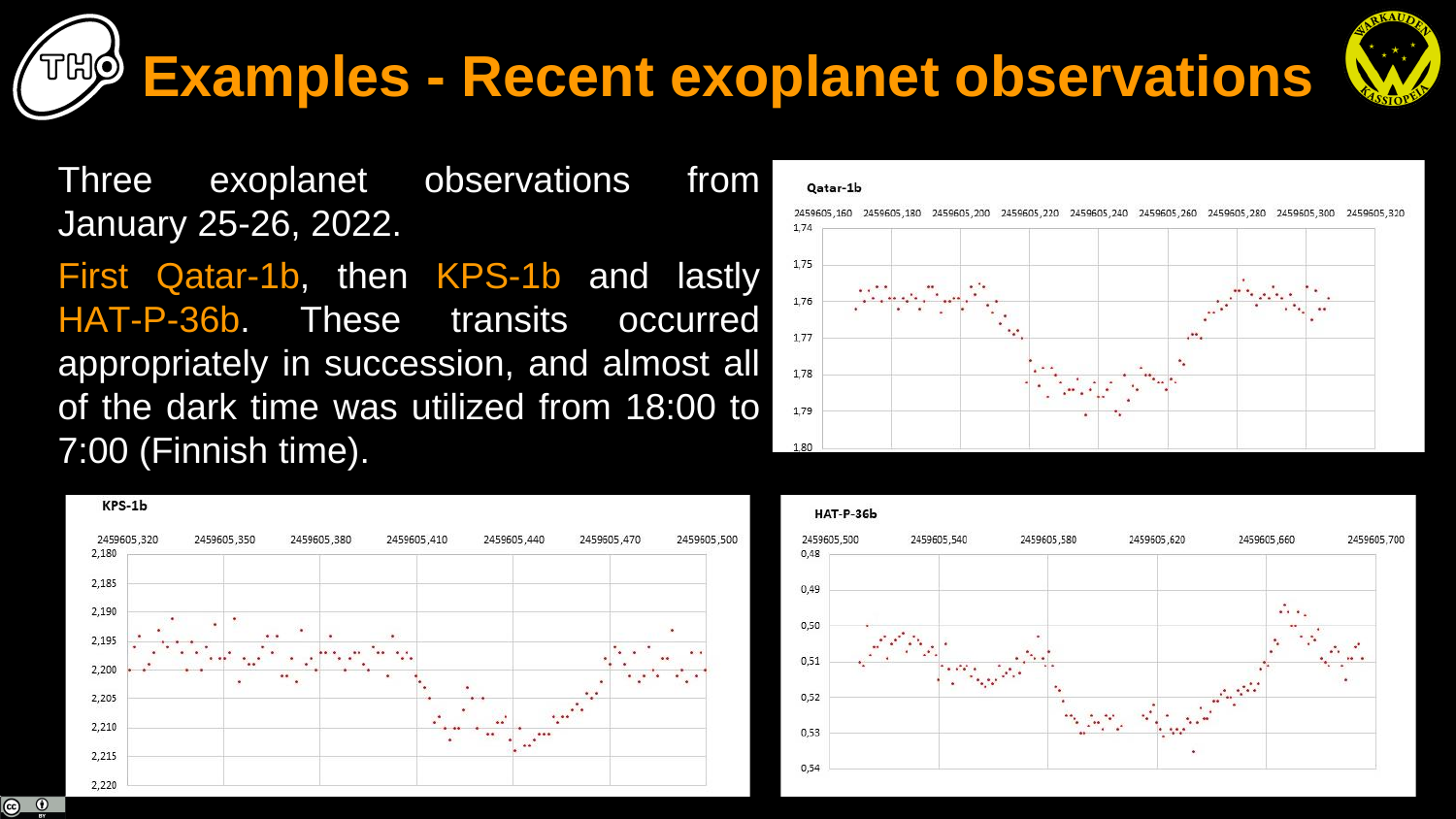## **Scientific Level of Equipment**

The main telescope of Taurus Hill Observatory is Meade 16"ACF on the Paramount ME with ASI 2900 MM Pro camera. We use for imaging MaxIm DL 6 software. Images are also calibrated



with this program. Photometric measurements are made using the AIP4WinV2 program.

## **Discussion: What must be considered with the amateur observations?**

- The modest performance of the telescope. This limits the observation of the faint objects. The exoplanet objects must be brighter than 15 magnitudes . Usually only one telescope is in use though there are tens of interesting objects seen in the sky.
- Finnish weather conditions: only about 30 completely clear nights a year in the winter season!
- Lack of remote access to roof structures.
- Absence of a broadband connection with enough line speed. Internet is disconnected several times a day. One gigabyte image data will easily become overnight.
- The leisure time available for observations is very limited, "the daily work disturbs the hobby".
- Other association activities take a lot of time. The main task of the association is to organize public events.
- Financial resources, the association does not get any financial support for basic activities and property management. For THO is needed about 8 000 euros a year. All the money is earned by members who work in the different volunteers.

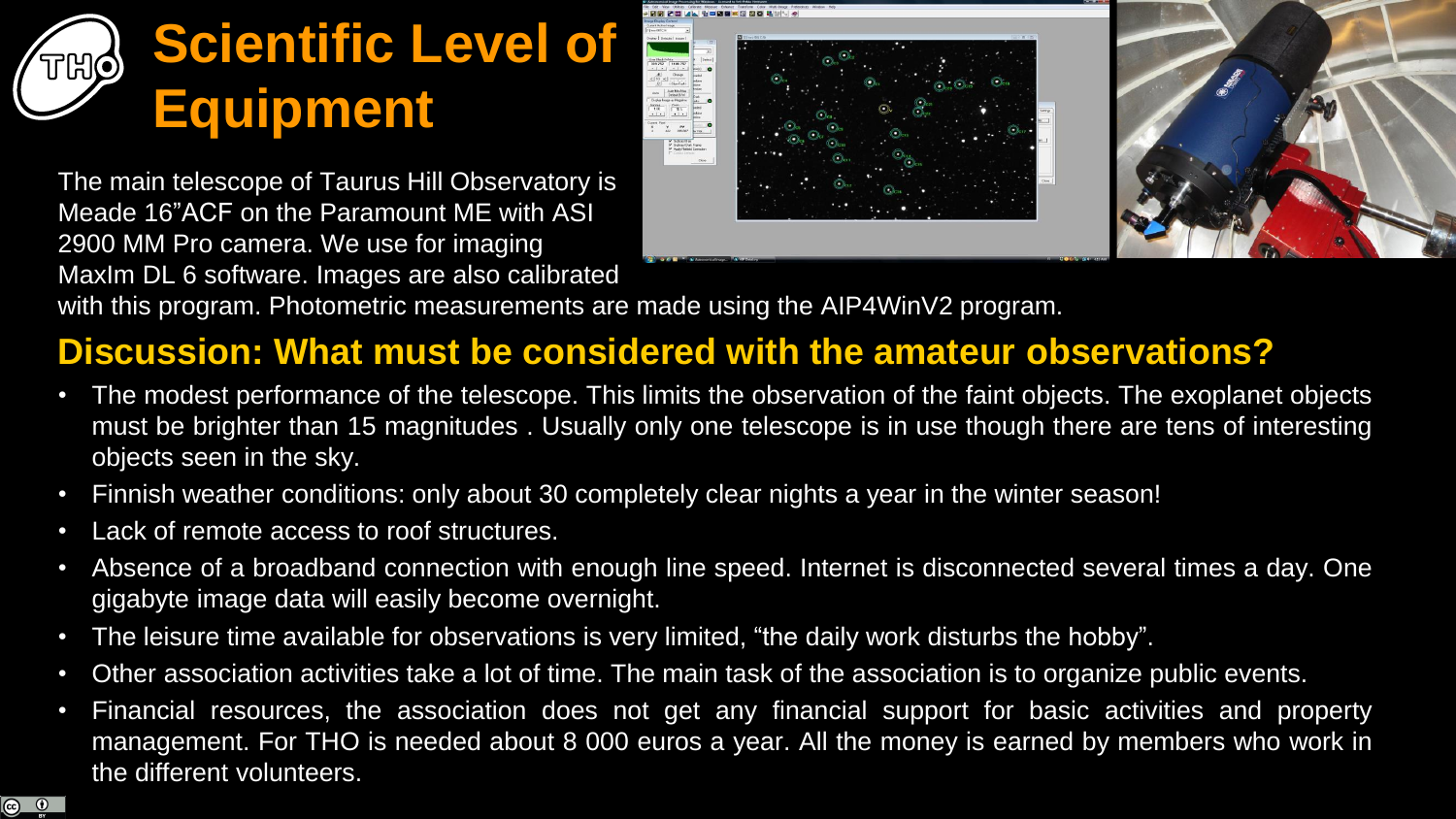

<u>ේ</u>

# **Summary and Conclusions**



Taurus Hill Observatory and other similar pro-amateur based observatories have a good record in field of astronomy and especially in the light curve measurements and photometric monitoring.

The research teams have the knowledge for making a good and high quality photometric light curve measurements. The publication records are one of the good examples from this knowledge. In the future the THO research team aims for more challenging astronomical research projects with professional astronomers and observatories, so please **contact us if you have a measuring campaign or project you would like to include us**.

As a conclusion it can be stated that it is possible to do high quality astronomical research with pro-amateur astronomy equipment if you just have the enthusiasm and knowledge to use your equipment in the right way.

## **Our Main Contacts and Cooperation Partners**

- *Prof. Gregory Laughlin,* Santa Cruz, CA 2006 2007
- Amateur astronomer *Bruce Gary*, Hereford (G95), AZ 2007 2009
- TRESCA 2009 -
- *Prof. Sergio Messina*, Catania, Italy 2013 2014
- *Prof. Eugene Sokov*, Pulkovo (St. Petersburg), Russia 2013 -
- Amateur astronomer *Paul Benni*, Acton, MA, 2017 -

### Acknowledgements

The Taurus Hill Observatory will acknowledge the cooperation partners, Pulkova Observatory, Finnish Meteorological Institute and all financial supporters of the observatory.